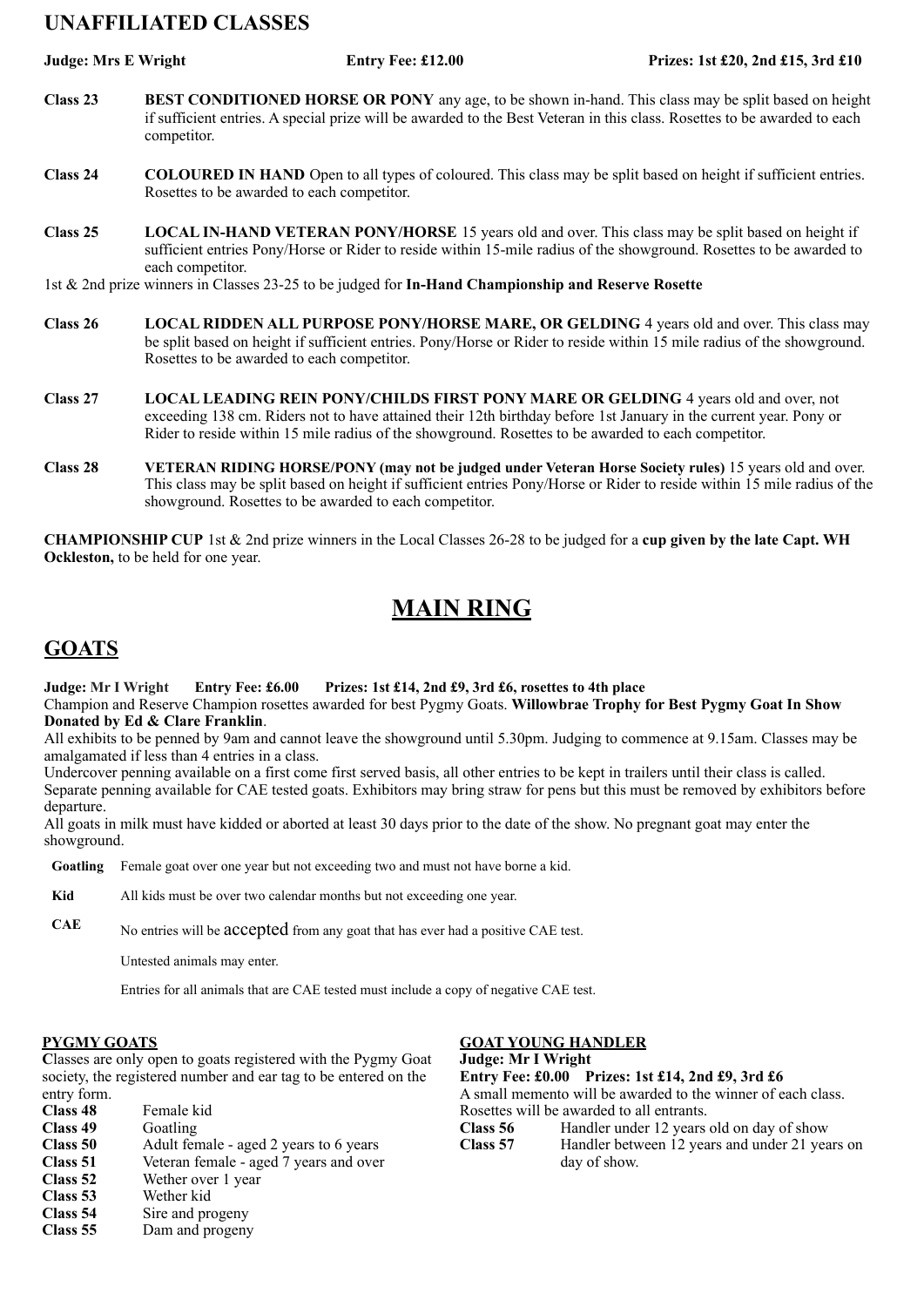# **NATIVE BREEDS OF CATTLE**

All pedigree native breeds of cattle are eligible for entry. Judging will start at 10.00am

| Class 58 | <b>Heifer</b> born on or after 1 January 2021                                                                                                     |
|----------|---------------------------------------------------------------------------------------------------------------------------------------------------|
| Class 59 | <b>Heifer in Calf or with Calf at Foot born</b><br>between 1 January 2020 and 31 December<br>2020                                                 |
| Class 60 | Cow of Heifer in Calf or with Calf at Foot<br>born before 1 January 2020                                                                          |
| Class 61 | <b>Junior Bull</b> born on or after 1 January 2021                                                                                                |
| Class 62 | <b>Senior Stock Bull</b> born before January 2021<br>(The 2 bull classes will be amalgamated if<br>there are less than 4 entries in either class) |
| Class 63 | <b>Champion Native Breed animal</b>                                                                                                               |
| Class 64 | Any Pair of Animals either or same sex,<br>property of one exhibitor                                                                              |

**The Union Oil & Cake Mills Cup Donated by The Mason Family**

**Red Poll Cattle Society rosette for champion Red Poll**

# **CONTINENTAL BREEDS OF CATTLE**

All pedigree continental breeds of cattle are eligible for entry. Judging will follow native breeds

| Class 65 | Heifer born on or after 1 January 2021      |
|----------|---------------------------------------------|
| Class 66 | Heifer in Calf or with Calf at Foot born    |
|          | between 1 January 2020 and 31 December      |
|          | 2020                                        |
| Class 67 | Cow of Heifer in Calf or with Calf at Foot  |
|          | born before 1 January 2020                  |
| Class 68 | Junior Bull born on or after 1 January 2021 |

- **Class 69 Senior Stock Bull** born before January 2021 (The 2 bull classes will be amalgamated if there are less than 4 entries in either class)
- **Class 70 Champion Continental Breed animal**
- **Class 71 Any Pair of Animals** either or same sex, property of one exhibitor

# **PIGS**

All pigs eligible for entry must be pedigree  $\&$  entered in the relevant herdbook of the British Pig Association or British lop Pig Society. Judging will start at 10.00am

### **Judge: Mr M Adams Entry Fee: £6.00 Prizes: 1st £18, 2nd £9, 3rd £7, rosettes to 4th place**

- **Class 76** Sow born before 1st July 2021
- **Class 77** Gilt born on or after 1st July 2021
- **Class 78** Gilt born on or after 1st September 2021
- **Class 79** Gilt born on or after 1st January 2022
- **Class 80 Any Pair** property of same exhibitor
- **Class 81** Supreme Champion Pig. The Champion to receive the RBST East of England Support Group cup & the reserve The RBST Shield.

# **INTERBREED CLASSES**

**Class 72 The Deloitte and Touche Perpetual Challenge Trophy** Champion of classes 63 & 70.

### **The Walter & Edna Bates Perpetual**

**Challenge Cup** Best of opposite sex to Champion.

**The Fenton Challenge Trophy** Champion Dual Purpose Animal to receive the Fenton Challenge Trophy donated by Mrs Helen Burgess

#### **CATTLE YOUNG HANDLERS Judge: Mr K Burgess Entry Fee: £0.00 Prizes: 1st £14, 2nd £9, 3rd £6**

Any breed of cattle may be entered and entries for classes 73 & 74 need not be entered in any of the show classes. Handlers must be suitably dressed. Entries can be made on the day.

Rosettes to all entrants and a small memento will be awarded to the winner of each class.

### **Class 73 Handler Under 15 years old on 1st January 2022**

### **Class 74 Handler between 15 and 21years old on the day of the show**

**Class 75 The Watergate Perpetual Challenge Trophy.** The Champion Cattle Young Handler will receive the Watergate Perpetual Challenge Trophy given by Mr & Mrs David Hunt. Rosettes will be awarded to the Champions and Reserve Champion.

### **Prizes: 1st £18, 2nd £9, 3rd £7, rosettes to 4th place**

- **Class 76** Sow born before 1st July 2021
- **Class 77** Gilt born on or after 1st July 2021<br>**Class 78** Gilt born on or after 1st Septembe
- Gilt born on or after 1st September 2021
- **Class 79** Gilt born on or after 1st January 2022
- **Class 80 Any Pair** property of same exhibitor Class 81 Supreme Champion Pig The Champi
- Supreme Champion Pig. The Champion to receive the RBST East of England Support Group cup & the reserve The RBST Shield.

**PIG YOUNG HANDLERS**  $Judge: Mr M Adams$ **Prizes: 1st £14, 2nd £9, 3rd £6 Rosettes to all entrants.**

A small memento will be awarded to the winner of each class.

**Class 82 Handler Under 12 years old on day of show**

#### **Class 83 Handler Between 12 and under 19 years old on day of show**

**Class 84 The Withersfield Young Handler Trophy.** The Champion Pig Young Handler will receive the Withersfield Young Handlers Trophy given by The Kiddy family Rosettes will be awarded to the Champions and Reserve Champion.